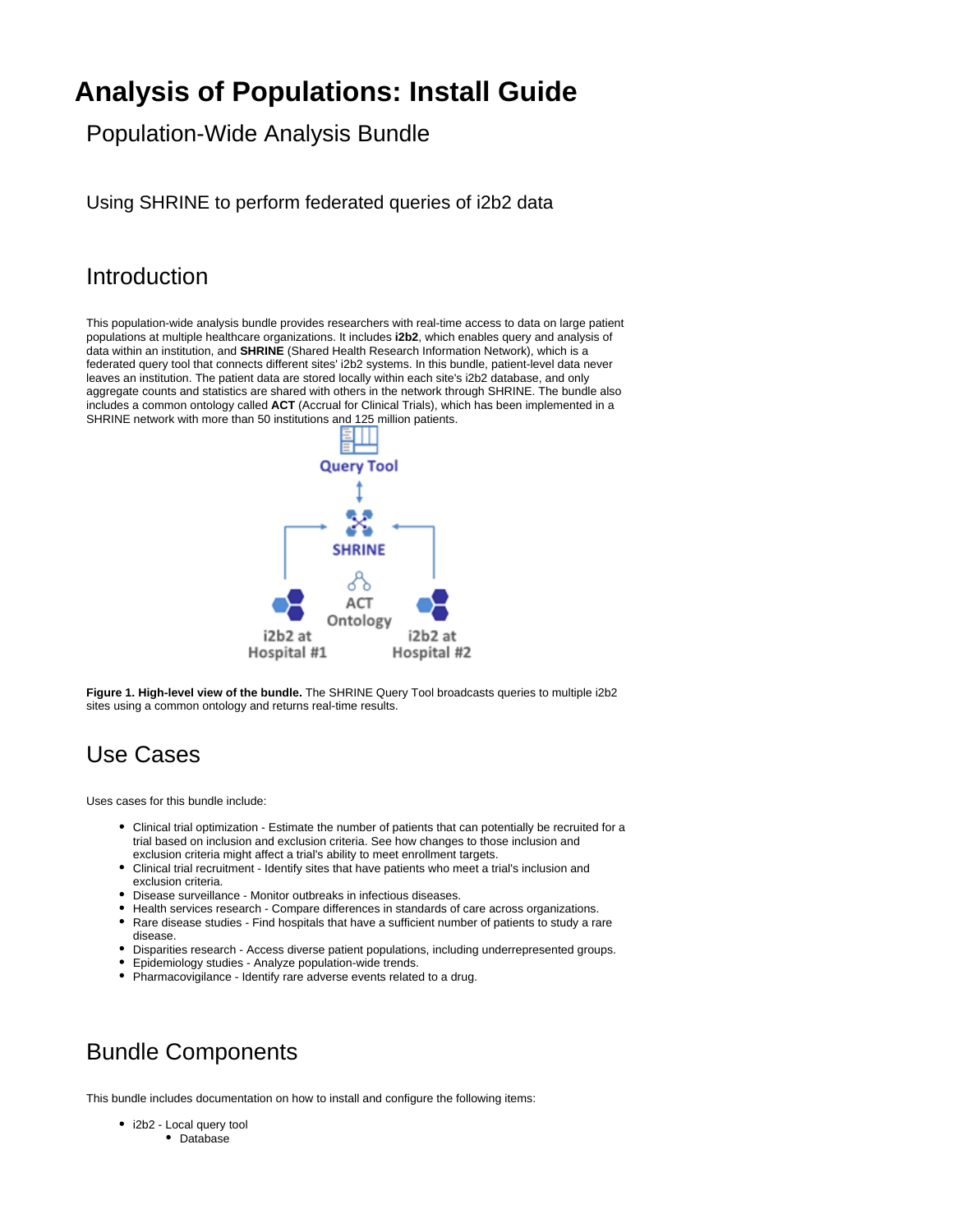- Application Layer
- i2b2 Web Client
- Sample synthetic data
- SHRINE Federated query tool
	- Local components (database, application, SHRINE query tool) • Optional hub components
- ACT Ontology Common list of concepts shared across the network

### Demo

A public demo of this bundle is available at the following URL: <http://shrine-node3.i2b2transmartbundles.org/shrine-api/shrine-webclient/>

Log in with the user **demo** and password **demouser**.

It consists of a 3-node SHRINE with Synthea demo data.

# Technical Architecture

### i2b2 Components

i2b2 consists of independent applications that provide different functionality called "cells" (Figure 2). A collection of cells form an i2b2 "hive". Most i2b2 hives include (1) a Project Management (PM) cell for authentication and authorization; (2) a Clinical Research Chart (CRC) cell, which contains patient data and the query engine; and, (3) an Ontology (ONT) cell, which describes the concepts and codes contained within the CRC cell. Many i2b2 hives also include (4) a Workplace (Work) cell, which enables users to "bookmark" frequently used items in the user interface and share these with collaborators; and (5) an Identity Management (IM), which allows authorized users to retrieve identified patient data. Cells communicate with each other using i2b2 XML messages sent to APIs. When a cell receives a request message, it queries a table in the HiveData database to determine the location of the main database for that cell, based on the user's project. An exception is the PM cell, which uses a single database for all projects. The i2b2 Web Client is written entirely in HTML and JavaScript. It communicates with a Web Proxy on a web server, which redirects messages to the appropriate cell.



**Figure 2**. i2b2 components.

### SHRINE Components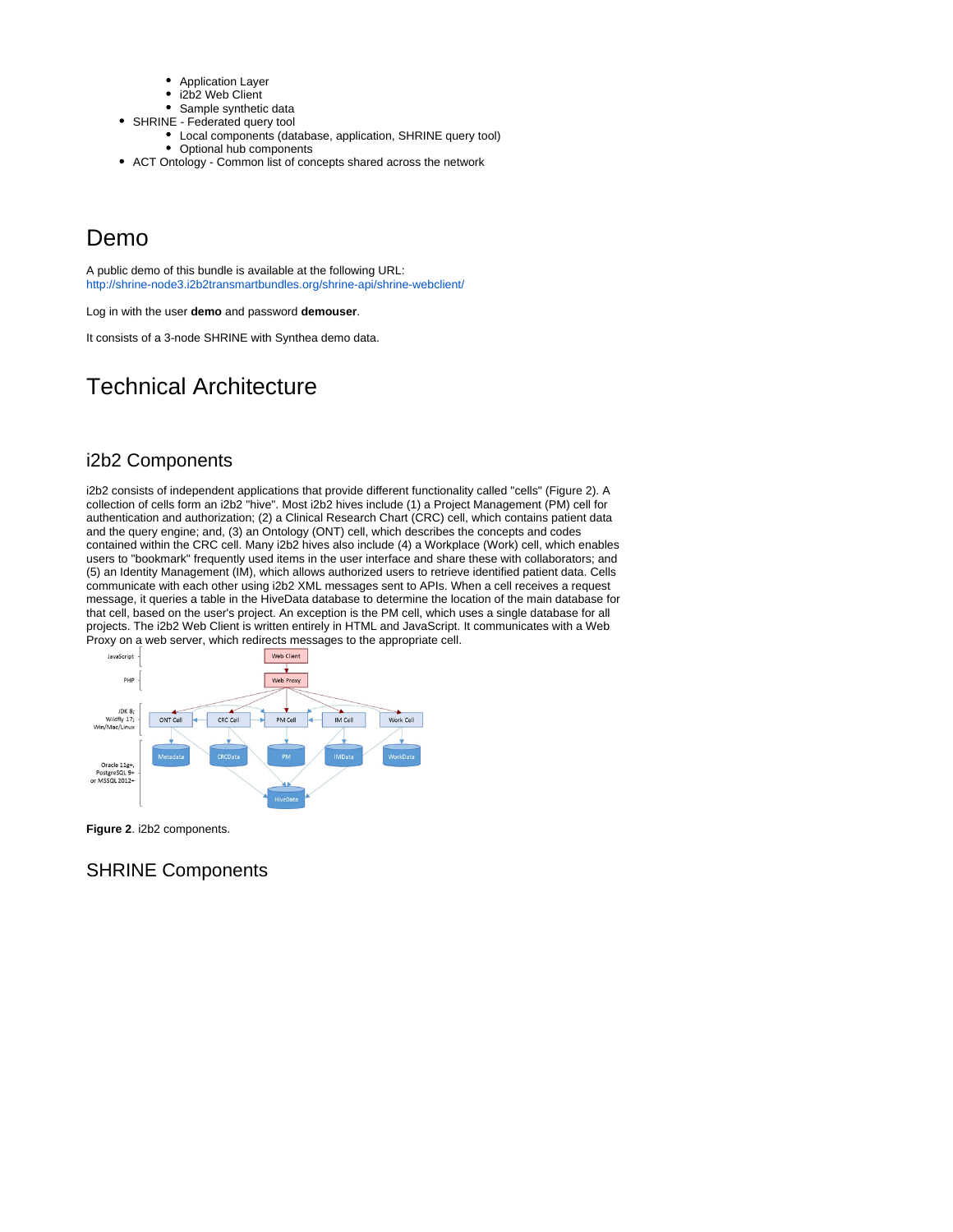The SHRINE software consists of several parts (Figure 3). (1) At the site where investigators are forming queries (the Site Originating Query), there is a SHRINE Web Client and a SHRINE application called the Query Entry Point (QEP). The QEP authenticates the user, provides the Web Client with access to the ontology, sends queries to the SHRINE Hub, and polls the hub for results from sites. In SHRINE Version 3.0, the QEP does not have any dependencies on i2b2, except for using the i2b2 PM cell for authentication. It copies the ontology into a Lucene index to enable fast searches for concepts. In older versions of SHRINE, the Legacy Web Client used the i2b2 ONT cell to access the ontology. (2) The SHRINE Hub includes the main hub software and database that contains the configuration settings for the network. It also contains a Message-Oriented Middleware (MOM) component to support asynchronous communication across sites. (3) The sites that are running the queries and returning aggregate counts contain a SHRINE Adapter. This polls the SHRINE MOM for new queries and runs them on an i2b2 CRC cell. (This CRC cell also requires a PM and ONT cell to run, but these are not shown in the figure.) Usually sites that are running queries also have investigators that are forming queries. These sites have a single i2b2 instance along with the SHRINE Web Client, QEP, and Adapter.



**Figure 3**. SHRINE components.

#### SHRINE Configurations

The i2b2 and SHRINE components can be combined in different ways (Figure 4): (a) Most commonly, they are used to form a federated network, with a central SHRINE Hub, and each hospital having the items needed to both send queries to the network and respond to queries from other sites. Some sites also use the i2b2 Web Client to perform local queries that are not sent to other institutions. (b) An alternative approach is to use a central SHRINE Web Client and QEP. This simplifies the architecture of the network, but it requires sites to send their investigators to an external website to run queries, which might not be possible. (c) The same i2b2 instance at a site can participate in multiple networks by installing a SHRINE Adaptor for each network. (d) A single site can create a one-node network if they want to use the SHRINE Web Client as an alternative user interface for i2b2.



**Figure 4**. SHRINE configurations. (a) Federated network with a SHRINE Web Client at each site. (b) A centralized SHRINE Web Client. (c) A site participating in two SHRINE networks. (d) One site using the SHRINE Web Client as an alternative user interface for i2b2.

### Key Technical Concepts

- **Hub, node, and i2b2 architecture.** A SHRINE bundle consists of *nodes* (for each distributed data source) and a hub (which coordinates communication to the hubs). Each node in the SHRINE setup will require both an installation of SHRINE and an installation of i2b2. The hub is a specially-configured SHRINE node and does not require i2b2.
- **Ontologies in i2b2 and SHRINE.** i2b2 data are organized into a hierarchy called an ontology. SHRINE 3.0 currently expects the data to follow the ACT ontology, a comprehensive ontology of 1.5 million terms developed for the ACT research network. Therefore each i2b2 instance in the SHRINE bundle must be configured for the ACT ontology.
- **Certificates in SHRINE.** Each SHRINE node generates a certificate that must be signed by the Hub and then stored in the keystore of both the Hub and that node. The Hub design eliminates a previous SHRINE requirement that all nodes have all other nodes' certificates.
- **Firewall changes in SHRINE.** SHRINE 3.0 uses a polling configuration, so SHRINE nodes do not need to make any firewall changes. (This differs from previous versions of SHRINE.) The SHRINE Hub must have a firewall exception so outside nodes can access the Hub base URL, in order to query the MOM.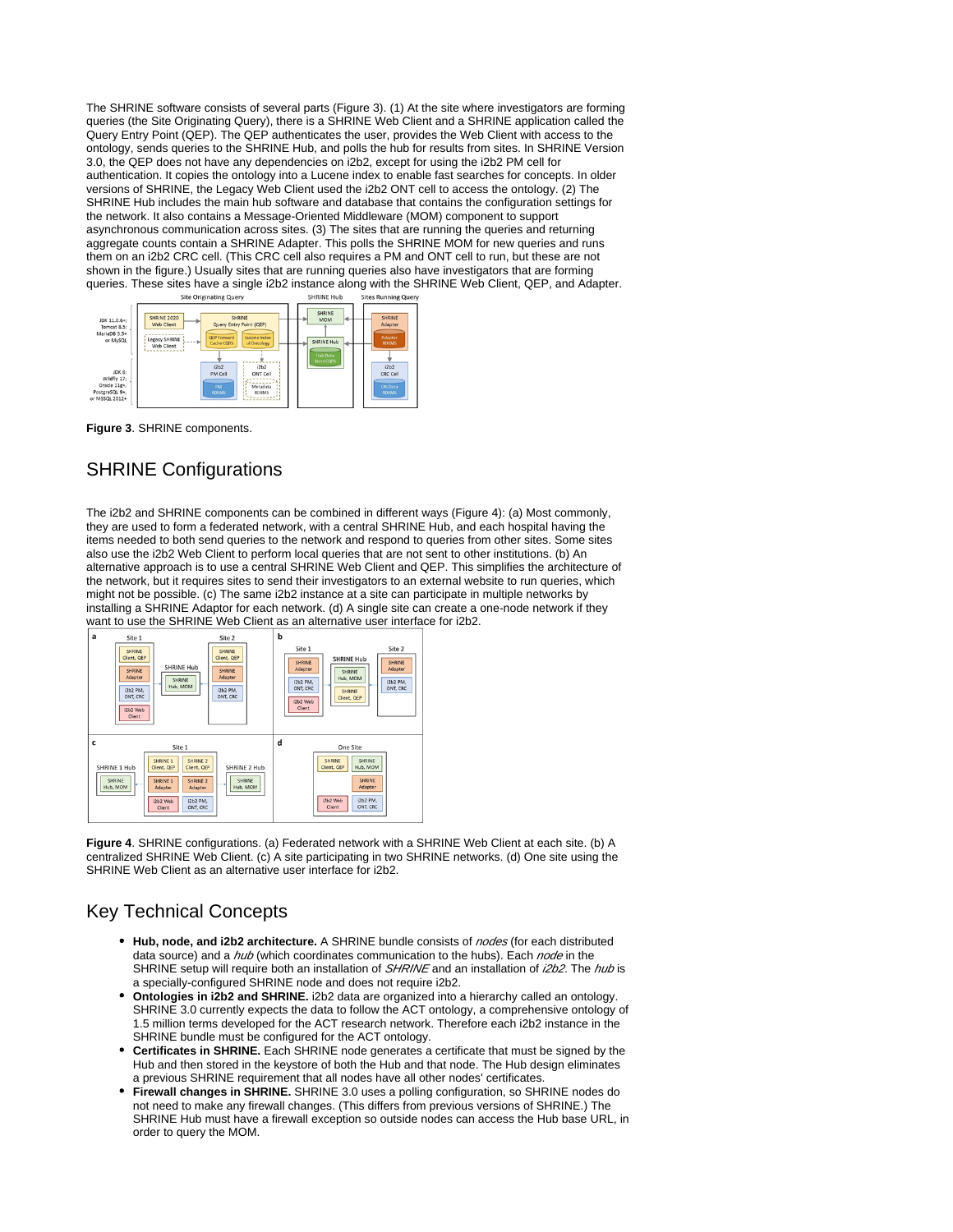- **The data steward.** The "data steward" is a component of the SHRINE software that supports detailed auditing of queries. Every SHRINE query must be assigned to a query topic (through the SHRINE application). Topics are created by users through the steward tool and can optionally require approval by an administrator before use. Then, administrators can view previous SHRINE queries in the steward tool, grouped by query topic.
- **The AdapterMappings file.** As discussed previously, i2b2 data is arranged into a hierarchy called an ontology, which is installed in the i2b2 database. SHRINE 3.0 includes its own version of the ACT ontology for network queries. The AdapterMappings file is an additional layer that allows the SHRINE version of the ontology to differ from the i2b2 version. It can be used for mapping local data, but it is generally not used because the i2b2 ontology itself can be used for mappings. Therefore this step is just to install a version of the file that maps the SHRINE version of the ACT ontology to the i2b2 version.

### System Requirements

It is recommended to install SHRINE and i2b2 on separate machines, as they are both resource intensive. If you install them on the same machine, two versions of the Java JDK will need to be active (JDK 11 for SHRINE and JDK 8 for i2b2). So, a three-node SHRINE network requires a minimum of four virtual machines (one for each node and one for the Hub), but optimally seven (one for each SHRINE node, one for each i2b2, and one for the Hub).

Both platforms consist of a database layer, an application server layer, and a web-based client layer. i2b2 must be configured for use with the ACT ontology when used by this SHRINE bundle. High-level requirements for each of these are listed in the next subsections.

### i2b2

i2b2 requirements can be found [here](https://community.i2b2.org/wiki/display/getstarted/Chapter+2.+Requirements). A summary of the key requirements:

- Database: Oracle (>=11g), PostgreSQL (>=9), MSSQL (>=2012).
- OS: Windows, Mac, or Linux
- Software components: JDK 8, Wildfly 17, web server (no specific requirement)

### SHRINE Nodes and Hubs

SHRINE requirements can be found [here](https://open.catalyst.harvard.edu/wiki/display/SHRINE/SHRINE+3.0.0+Chapter+2+-+Requirements). A summary of the key requirements:

- Database: MariaDB >=5.5 or MySQL (preferred), MSSQL or Oracle (minimal support)
- OS: Linux
- Software components: JDK 11 (>=11.0.6), Tomcat 8.5 (for both web and application server)

### Installation



We have developed several Youtube tutorial videos that parallel the installation steps below.

- 1. Install i2b2: [https://www.youtube.com/watch?v=Oi9tlLVYXU8](https://secure-web.cisco.com/1Aa49_xBJRQGkI6v_wO4HiGiDeUJW0hcjvn7bD5E0C10klqcMcmDZvkwRDxN1-c10Fqn2pwuGOlZTeF4XHZlOoomIE_uS1tFH1RZOR8Srben1phph_BMxHJFmP3QKch0cYqNGxRF-k3rK0Q_BKdSS1UuQOq67wHFxcjDJC5cls1JnlJhrI28kKDHFX8o--dmYFoSBvlPaJ17lmC392QJAG17ncGGOSkhhHt0UK8b-wraEXAP1il7kKpW7GlLOAHKbfXs3KaMt9azcjWM6b53zcw/https%3A%2F%2Fwww.youtube.com%2Fwatch%3Fv%3DOi9tlLVYXU8)
- 2. PostgreSQL ACT Ontology: [https://youtu.be/np33ydjricg](https://secure-web.cisco.com/15ubZ9jFxpKAjRHGcpbwN9X-y6O5PWj_g9Ou6Spnw4AdHavlh7Z4SLAikJxrBydT-M1oopoVEjMwBUKUXM4uJvnOxqokUa7FujdOVenC97xUBRZOhPhnnB5eraC-d-q5dW4itbpNQ9bv1nfWhm67mrdFF7hvbE5R-540rcCtDsQ8d1PsIMH9HUrX3ftg8Jwnt8BteXj50OLOlgOKKZT-YXc8MLfK4ay-tsIyPtcJOKujXvsR7JdNirQ1WuN8FhPggykWoG7cLpnDL43MOZzebWA/https%3A%2F%2Fyoutu.be%2Fnp33ydjricg)
- 3. Synthea COVID19: [https://youtu.be/RoMmL7-R14s](https://secure-web.cisco.com/1iACyjseDIJCafrmGgX4jt1HqpKhFbOjlYG-JZo-RGoujGOmT7TyvtdM1DXrlBbb5F9EYQYA6TswsKZIQB285v5W1B01DdH7WNmXgu_tV7ERjHKvP8wIaB7xhw600Ypz_1G3VIOZWa6ghIX-qMaqYVmtmzoVzpFi7c47ZJjg4TihClnPVUoDCSyMGqaGwArLJz3uE5xBkIcgPZkRNtY2XNEDIwK9eRd7sW3FnHYnIxA1xXEciHAbdas71-hGPt6UhviKKY-gwzeQ_b2AK9wGHGg/https%3A%2F%2Fyoutu.be%2FRoMmL7-R14s)
- 4. SHRINE Node: [https://youtu.be/TDVkf8N0R-E](https://secure-web.cisco.com/1Hm3P2EU82q5uvklPzTlILU3VPct5diKrCgaItLlvUADKcc8QkN9Zo5zObYArxXVAnDzSj4A4Lxq24Nz0TEJA8SjJh-zKS6p689asdmDGxrsZwQF6CcsC73rhBmkrB5BUxnZhBWHdAwydd5C8T720cwhzlYVlMBDOAj9qkxKqFa8bC3rD-unWIIM09NkcYL8-Fa_mv49p-zEz0mkajMB36EIatKVsDgUlsyFbunPGH_PfiAK3s5kr3qYT2lSHDd2PErGLayOJkg41O8q-lbLo0g/https%3A%2F%2Fyoutu.be%2FTDVkf8N0R-E)



There is a public demo of i2b2 available at<https://www.i2b2.org/webclient/>

- The latest version of i2b2 that is certified to work with SHRINE is v1.7.12a (as of 10/19/20). See compatibility matrix at [https://open.catalyst.harvard.edu/wiki/display/SHRINE](https://open.catalyst.harvard.edu/wiki/display/SHRINE/SHRINE-i2b2+Compatibility+Matrix) [/SHRINE-i2b2+Compatibility+Matrix](https://open.catalyst.harvard.edu/wiki/display/SHRINE/SHRINE-i2b2+Compatibility+Matrix)
- Download:
	- <https://www.i2b2.org/software/index.html>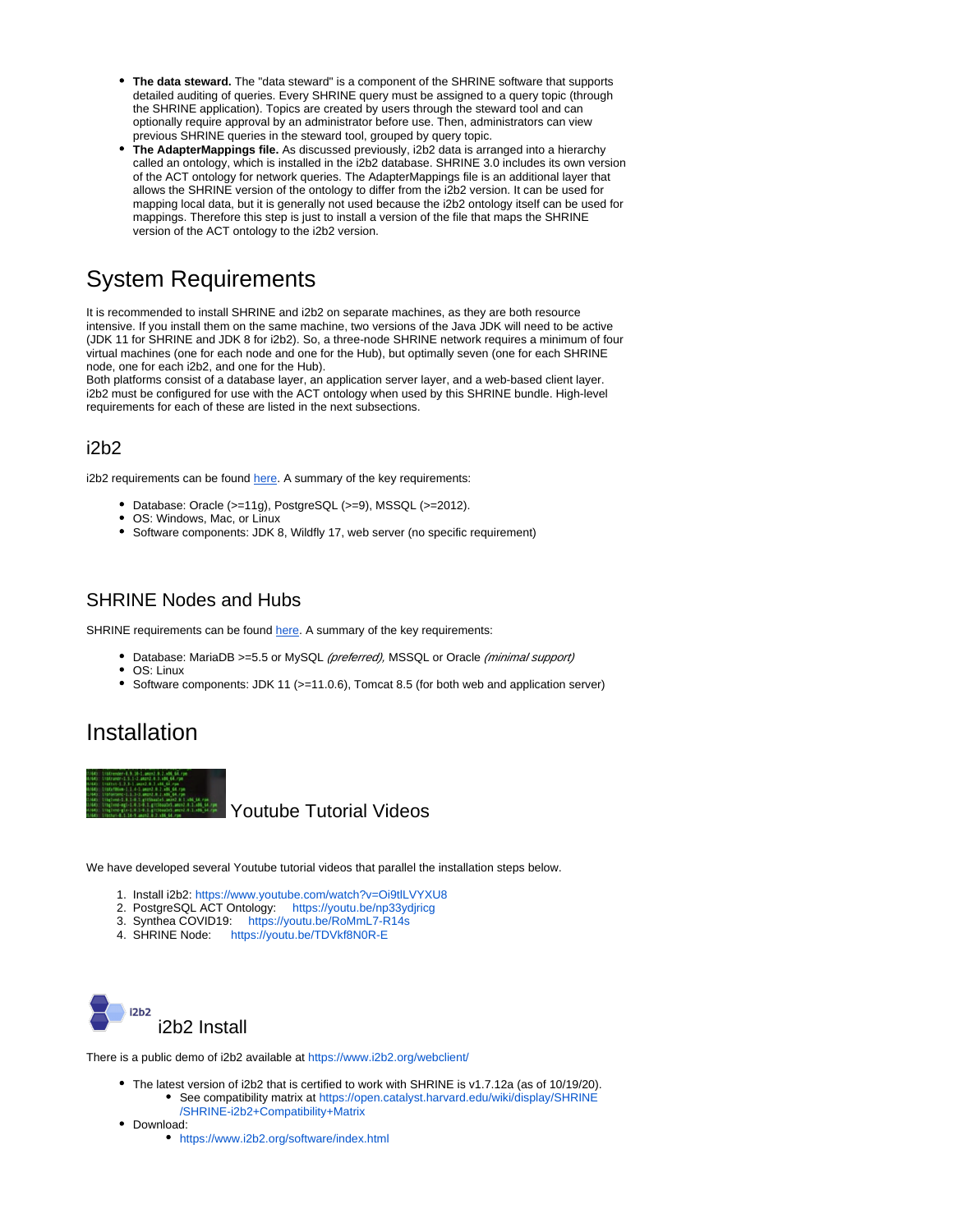- Binary distribution and quick install guide, under "download binary distribution"
- Or, download the source code from the same page.
- Follow the quick install quide (on [https://www.i2b2.org/software/index.html\)](https://www.i2b2.org/software/index.html) or the detailed install guide [\(https://community.i2b2.org/wiki/display/getstarted/i2b2+Installation+Guide\)](https://community.i2b2.org/wiki/display/getstarted/i2b2+Installation+Guide). There are 3 components:
	- It is essential to configure i2b2 with the ACT ontology, to be compatible with the current SHRINE 3.0 bundle. When installing i2b2 data, follow the instructions in the next section on installing the ACT ontology.
	- Data (Chapter 3). Install the i2b2 database on MSSQL, Oracle, or Postgres. This provides many metadata tables for querying and authentication, as well as the actual core data tables.
	- Server (Chapter 4). A Java program that runs in the Wildfly container which provides an API and data analytic methods on the database. It is divided into components called cells. SHRINE uses some of these cells: CRC to communicate to the database, ONT to provide the query ontology, and PM to manage authentication.
	- Webclient (Chapter 5). A web interface to i2b2, which is not required for SHRINE but could be useful for local querying and testing (SHRINE is network-only)

#### Cardiovascular Medica

| <b>E-C</b> Ace Inhibitors |                                    |
|---------------------------|------------------------------------|
|                           | <b>El</b> Amlodipine / Benazer     |
|                           | <b>El</b> -C Amlodipine / Perindor |
|                           | <b>CONTRACTOR</b>                  |

Benazepril / Hydrochlorothiazide **Captopril** 

 **Installing the ACT Ontology in i2b2**

There is a public demo of the ACT ontology in i2b2 available at. [https://dbmi-ncats-test01.dbmi.pitt.edu](https://dbmi-ncats-test01.dbmi.pitt.edu//webclient/) [//webclient/](https://dbmi-ncats-test01.dbmi.pitt.edu//webclient/)

- 1. Install the ACT ontology (Metadata install). When installing the data for i2b2, each data installation script must have a db.properties file configured. A demo project with the ACT ontology can be installed by the i2b2 installer by simply changing db.project from demo to ACT in the Metadata and PM db.properties files. The Metadata install will install the ontology. See the documentation here ([https://community.i2b2.org/wiki/display/getstarted/3.7.2](https://community.i2b2.org/wiki/display/getstarted/3.7.2+Set+Database+Properties) [+Set+Database+Properties](https://community.i2b2.org/wiki/display/getstarted/3.7.2+Set+Database+Properties))
- 2. Create an ACT project and add users to the project (Pmdata install). Repeat the above process with the db.properties file for the Pmdata. This will create the ACT project and add AGG SERVICE account and ACT user to the project. See also the documentation here: [https://commu](https://community.i2b2.org/wiki/display/RM/1.7.12a+Release+Notes#id-1.7.12aReleaseNotes-act-ontolog) [nity.i2b2.org/wiki/display/RM/1.7.12a+Release+Notes#id-1.7.12aReleaseNotes-act-ontolog](https://community.i2b2.org/wiki/display/RM/1.7.12a+Release+Notes#id-1.7.12aReleaseNotes-act-ontolog))
- 3. Add new dblookup rows (Hivedata install happens always, no specific configuration needed) The hivedata for the ACT project (including CRC, Ontology and workplace) is inserted automatically when performing hivedata install. No specific configuration is needed. Or, this can be done manually, per the previously-referenced instructions: [https://community.i2b2.org/wiki](https://community.i2b2.org/wiki/display/RM/1.7.12a+Release+Notes#id-1.7.12aReleaseNotes-act-ontolog) [/display/RM/1.7.12a+Release+Notes#id-1.7.12aReleaseNotes-act-ontolog](https://community.i2b2.org/wiki/display/RM/1.7.12a+Release+Notes#id-1.7.12aReleaseNotes-act-ontolog)
- 4. Manually update the ACT user password from *demouser* to something more secure.
- 5. Update to latest version of ACT ontology (optional). The ACT ontology included in i2b2 is for demonstration purposes and might not be the latest. The latest version in production is available from <https://dbmi-pitt.github.io/ACT-Network/ontology.html> (see "Ontology Installation" and "COVID-19 Ontology"
- 6. Synthea demo data (optional). The i2b2-synthea data set provides some demo data in the ACT format that can also be installed. An alpha version of the i2b2-synthea data is available here: <https://github.com/i2b2/i2b2-synthea>



The SHRINE 3.0 install guide can be found here: [https://open.catalyst.harvard.edu/wiki/display/SHRINE](https://open.catalyst.harvard.edu/wiki/display/SHRINE/SHRINE+3.0.0+Installation+Guide) [/SHRINE+3.0.0+Installation+Guide](https://open.catalyst.harvard.edu/wiki/display/SHRINE/SHRINE+3.0.0+Installation+Guide)

It is divided into 14 chapters. Some notes on the steps for install are shown below:

- Chapters 1-5: Install JDK 11 (Java), Tomcat (the application server), and setup Tomcat to start automatically
- Chapter 6: Install MariaDB (a variant of MySQL), the SHRINE database (6.1), and configure database connections (6.2). Alternatively MSSQL or Oracle can be used but are not as wellsupported.
- Chapter 7. Install the SHRINE software (.war file) into the Tomcat server.
	- Chapter 8 and 9: Configuration.
		- Create the shrine.conf config file in Tomcat.
		- Create the i2b2 users.
		- In shrine.conf:
			- Set the URLs for the Hub and i2b2 connections.
			- Set the nodeKey, which is just a short name for the node.